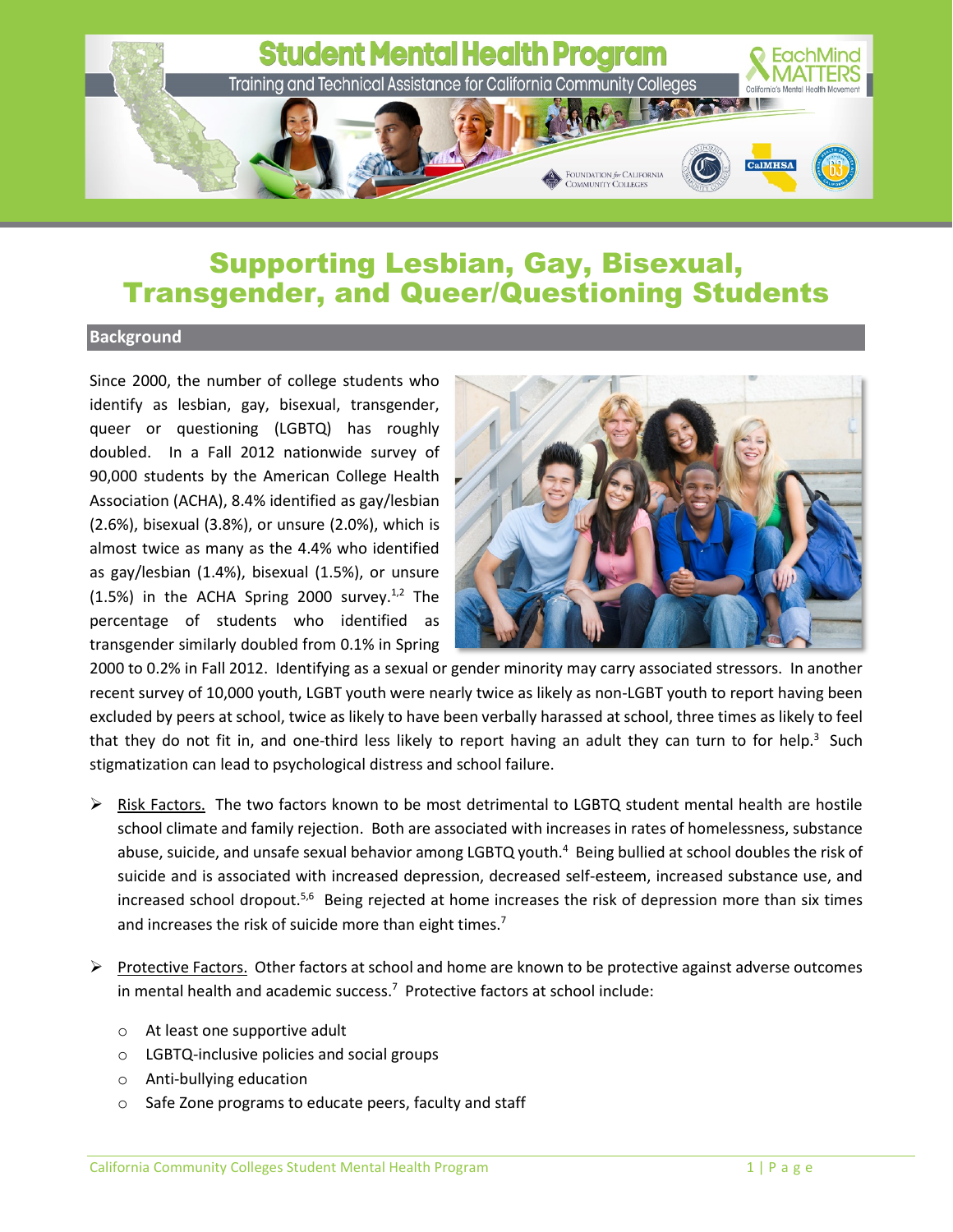Protective factors at home include exposure to fewer rejecting behaviors and experiencing more accepting behaviors, such as:

- $\circ$  Talking openly about sexuality and gender with the youth (thus removing secrecy)
- o Expressing affection so the youth knows they are loved
- o Supporting the youth's identity even if you feel uncomfortable
- o Advocating for the youth when society mistreats them
- o Joining Parents, Families, and Friends of Lesbians and Gays (PFLAG) or other support groups
- o Welcoming the youth's LGBTQ friends into the home

## **Resources and Support**

Several strategies can decrease risk and build resiliency among LGBTQ students, and resources are available to carry them out:

- $\triangleright$  Institutionalizing welcoming and inclusive policies and practices, and setting standards for appropriate behavior inside and outside the classroom.
	- o **"LGBTQ On Campus" Online Training.** Provided free of charge through the California Community Colleges Student Mental Health Program (CCC SMHP), two online suicide prevention training modules focused on LGBTQ students are available from Kognito Interactive, upon request, to all California Community Colleges. The trainings use avatars and role playing simulations to educate students, faculty, and staff on the



challenges faced by LGBTQ students, and on methods to create a more supportive environment for LGBTQ students at the collegiate level. Three interactive practice conversations are included so learners are better able to manage situations when students are using biased language, understand the complexities of talking about sexual orientation and/or gender identity, and offer assistance and/or referrals to appropriate support services when LGBTQ students exhibit signs of distress.

In order to offer Kognito training, colleges need to participate in a one-hour consultation call to review overall readiness. If your California Community College has not yet participated in a consultation call, please apply online at [www.cccstudentmentalhealth.org](http://www.cccstudentmentalhealth.org/) or call (855) 304-1647. If you already have one or more Kognito trainings implemented, please contact Blake Baldwin at [blake@kognito.com.](mailto:blake@kognito.com) Learn more about Kognito trainings available through the CCC Student Mental Health Program at [http://resources.kognito.com/ccc/trainings.](http://resources.kognito.com/ccc/trainings)

o **Safe Zone Training.** An essential contributor to positive youth development is access to a school environment that is safe, supportive, and does not tolerate the types of harassment and bullying that can cause long-lasting harm. Many campuses offer regularly scheduled, two- to three-hour sessions of "Safe Zone" training to raise awareness and understanding among faculty, staff and administrators about ways to become visible allies to LGBTQ students by making

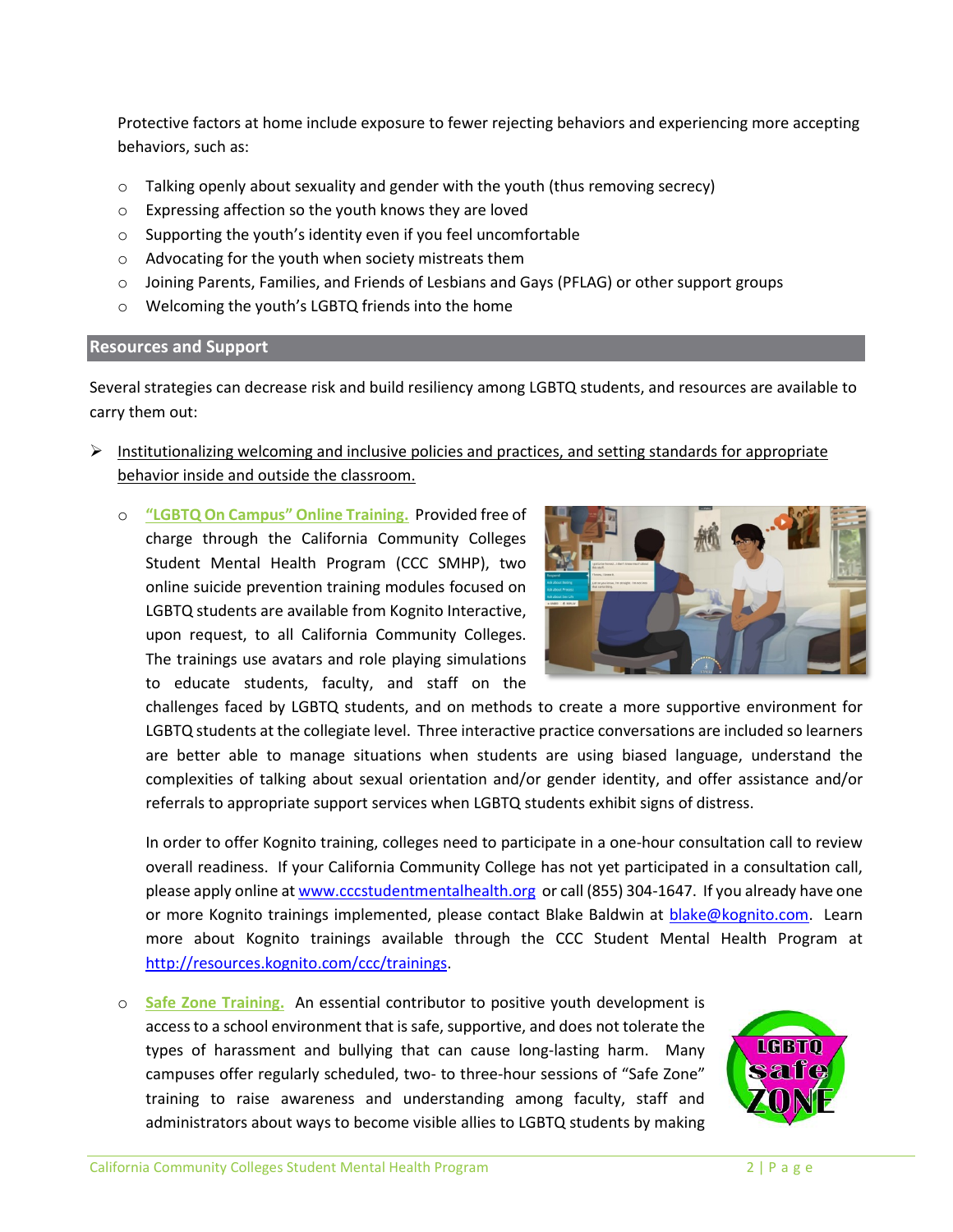their living and learning environments more welcoming and safe. Complete Safe Zone training manuals can be downloaded for free at numerous campus websites and can be located in a simple web search under "Safe Zones Training Manual." The Advocates for Youth website provides an extensive online toolkit for creating Safe Zone workshops, complete with lesson plans and training elements, at [www.advocatesforyouth.org/component/content/article/608-creating-safe-space-for-glbtq-youth-a](http://www.advocatesforyouth.org/component/content/article/608-creating-safe-space-for-glbtq-youth-a-toolkit)[toolkit.](http://www.advocatesforyouth.org/component/content/article/608-creating-safe-space-for-glbtq-youth-a-toolkit) Topics frequently covered in Safe Zone trainings include terminology, coming out, confidentiality, being an effective ally, and local resources. Participants who complete the training and choose to become an ally have the option of displaying a sign to designate their space as a Safe Zone, a first step in building resiliency among LGBTQ students on campus.

- o **Transgender Law and Policy Institute.** In addition to the stigma and harassment frequently experienced by lesbian, gay and bisexual students, transgender and gender-nonconforming students face additional legal and healthcare needs which need to be addressed for college campuses to be fully welcoming and inclusive. The Transgender Law and Policy Institute provides a useful summary of relevant considerations and data at [www.transgenderlaw.org/college/index.htm,](http://www.transgenderlaw.org/college/index.htm) including:
	- Colleges that prohibit discrimination based on gender identity or expression
	- **•** Colleges that provide gender-inclusive housing
	- **Colleges that cover transition-related medical expenses under student health insurance**
	- **Colleges that cover transition-related medical expenses under employee health insurance**
	- **Colleges that allow students to change their name and gender on campus records**

The website also publishes a "Transgender Checklist for Colleges and Universities" that covers additional vital concerns, including:

- Can students add a preferred name on university documents such as ID cards and class rosters?
- Do forms asking about gender allow students to identify as transgender or something other than either male or female?
- **Does the campus provide access to gender-inclusive restrooms (single-stall, lockable, unisex),** changing facilities, and single-person showers?
- **Does the campus require gender-segregated organizations and programs to have policies and** practices that enable transgender students to join, where appropriate and not limited by national organizational policies?
- **Does the campus hire therapists and medical personnel who are knowledgeable about transgender** concerns, and train existing staff to understand and be sensitive to the needs of transgender students?
- **Does the campus require all Student Affairs staff, Public Safety officers, and other front-line** personnel to attend a training session on transgender issues?
- Finally, "Best Practices to Support Transgender and Other Gender-Nonconforming Students" are provided to address nondiscrimination policy wording, gender data collection, name and gender changes, housing, bathrooms, and insurance coverage for transsexual-related psychotherapy, hormone replacement therapy, and gender confirmation surgeries.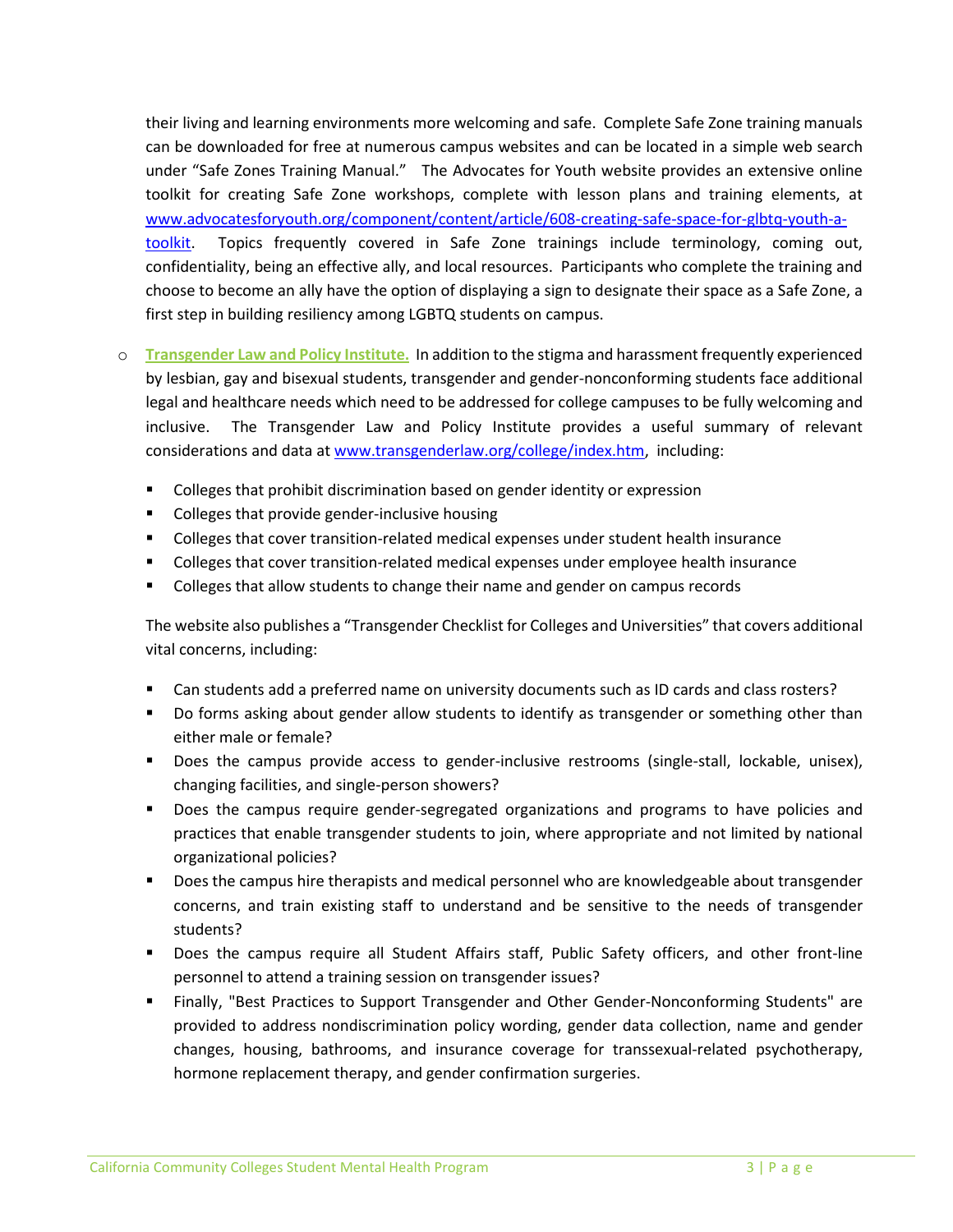- $\triangleright$  Providing comprehensive mental health referrals and support.
	- o **Trevor Project Training Resources.** For mental health service providers, educators, student leaders and other adults, the Trevor Project offers monthly webinars and cost-free face-to-face trainings. Similar to Safe Zone trainings, the **Trevor Ally** webinar creates dialogue around what it means to be an ally for LGBTQ youth by discussing appropriate terminology, coming out, and the environmental challenges LGBTQ youth frequently face. **CARE** webinars (**C**onnect, **A**ccept, **R**espond, and **E**mpower) provide more advanced training for providers, faculty and staff focused on suicide risk reduction, building resiliency, and best practices for creating positive environments for all youth. The CARE training is also available face-to-face by request across most of California at no cost to recipients. **Trevor Lifeguard Workshops for Youth** are available face-to-face by request to most areas in California, and provide basic education on sexual orientation and gender identity, the impacts of language and behavior, and suicide prevention skills to empower youth to respond as lifeguards to friends with suicide warning signs. For areas where Lifeguard Workshops are not available face-to-face, "Survival Kits" can be ordered for campus staff to facilitate building their own Lifeguard Workshops, and free quarterly webinars are provided on how best to use the Survival Kits. [www.thetrevorproject.org](http://www.thetrevorproject.org/)

## Reducing social isolation.

o **LGBTQ Student Support Groups and Clubs.** Many colleges host a variety of groups designed to help LGBTQ students connect with others, find support in the community, and engage in organizational and leadership development. Some are generally inclusive of all LGBTQ students, while others are organized around common areas of interest such as religion, activism, sports, or area of study. LGBTQ alumni clubs may also offer scholarships and mentoring services to current students. Check your local campus for available options, or visit [www.campuspride.org](http://www.campuspride.org/) for assistance.



- o **LGBTQ Programs, Resource Centers, and Housing.** Campuses also may offer LGBTQ-specific programs of study, resource centers, and housing options that provide students interested in LGBTQ studies opportunities for academic and personal growth, and immersion in welcoming and inclusive environments.
- o **Trevor Project Student Resources.** Focusing on suicide prevention and crisis intervention services, the Trevor Project website at [www.thetrevorproject.org](http://www.thetrevorproject.org/) provides LGBTQ college students direct access to multiple trustworthy tools and resources online and via telephone. Students in crisis or contemplating suicide can call the **Trevor Lifeline** 24/7 at 866-488-7386. For students not in crisis but still seeking assistance with concerns related to sexuality or gender, **Trevor Chat** is an online messaging service providing live help from trained volunteers. Also provided through the Trevor Project Website, **Ask Trevor** is an online, confidential Q & A forum for questions about sexual orientation and gender identity that are not time-sensitive. Finally, for students looking to make friends or find support, **TrevorSpace.org** is a safe, monitored online social networking community for LGBTQ youth ages 13-24, friends and allies.